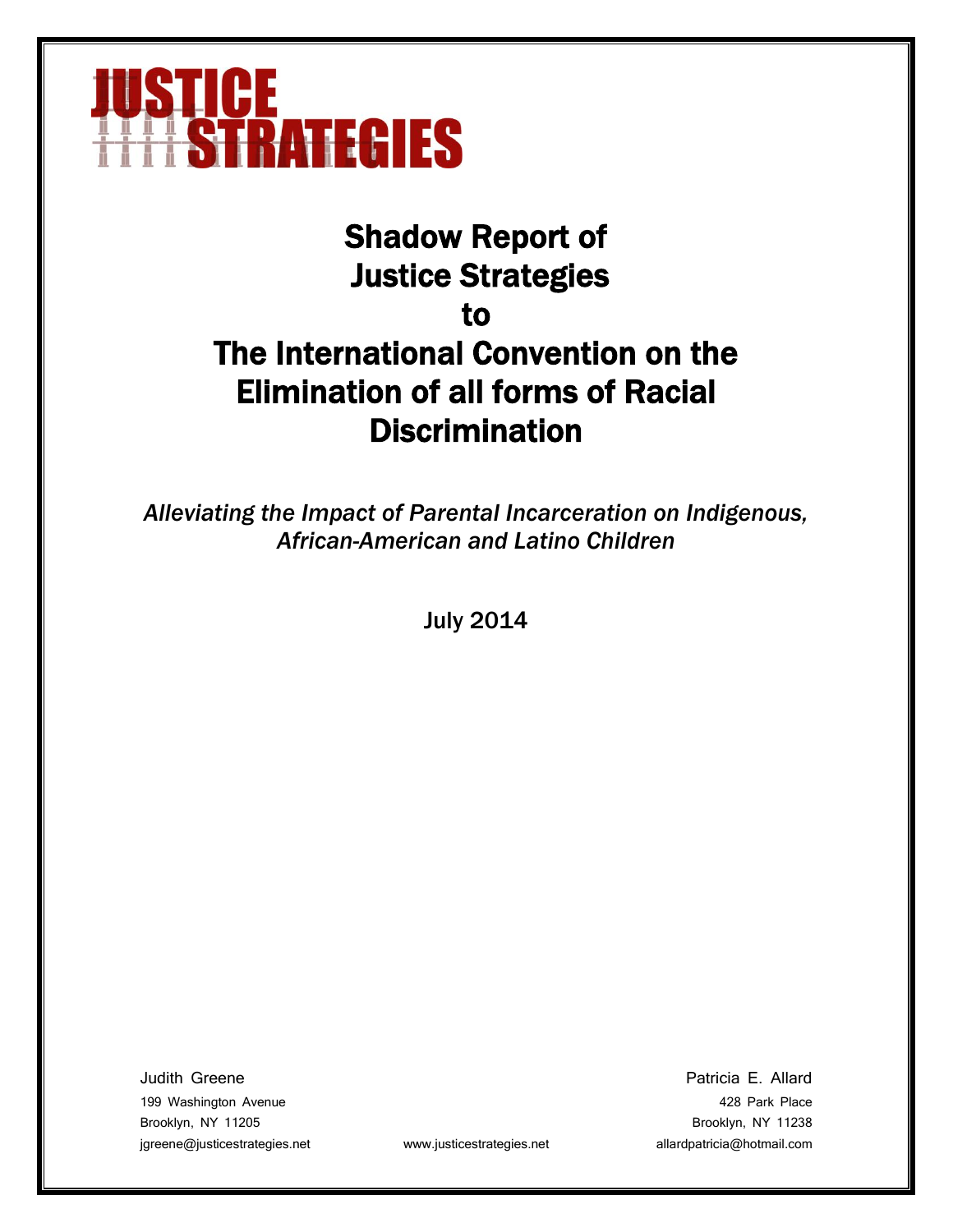#### I. **Reporting Organization(s)**

Justice Strategies is a nonprofit research organization dedicated to providing analysis and solutions to advocates and policymakers pursuing more humane and cost-effective approaches to criminal justice and immigration reform.

Justice Strategies was launched in 2003 to alter the laws, policies and practices that drive mass incarceration and racial disparity in the U.S. criminal justice and immigration systems. A project of the Tides Center, Inc., Justice Strategies conducts research on sentencing and correctional policy, the political economy of incarceration, and the detention and imprisonment of immigrants. In addition to policy expertise, Justice Strategies offers expert advice in campaign development, and grassroots organizing.

### II. **Issue Summary**

1. The U.S. Bureau of Justice Statistics (BJS) has estimated that by 2007 more than half (53 percent) of the 1.5 million people in U.S. prisons were parents of one or more minor children – translating into more than 1.7 million minor children with an incarcerated parent. This represents an increase of 80 percent since 1991. Nearly one-quarter of these children are age four or younger, and more than a third will become adults while their parent remains behind bars. Moreover, data compiled by BJS shows that the acute problem of racial disparity behind bars is reflected among the children of incarcerated parents. Black children are seven and a half times more likely than white children to have a parent in prison. The rate for Latino children is two and a half times the rate for whites.<sup>1</sup> The estimated risk of parental imprisonment by age 14 for white children born in 1990 is one in 25; for black children born in the same year, it is one in four.<sup>2</sup> Since "on a per capita" basis, American Indians had a rate of prison incarceration about 38% higher than the national rate"<sup>3</sup>, it is safe to say that American Indian children experience a high rate of separation from their parents because of parental incarceration.

2. Undergirding this striking racial disparity is the sheer number of people behind bars in the U.S. The advent of the modern "war on drugs" and its accompanying "lock 'em up and throw away the key" crime policies largely explain the evolution of mass incarceration in the U.S. and account for much of the pain caused to children who have lost their parents to long prison sentences.

3. Insufficient attention has been focused on the most direct reform avenues for reducing or eliminating the social and emotional impact of parental incarceration on the child-victims of the drug war: reducing the number of parents who are sentenced to prison in the first place. The primary goal that we should all aspire to is the reduction of the use of prisons to address minor, victimless offenses such as drug offenses. There are countless policies, laws and practices that are being explored, and, increasingly, implemented in various states across the nation. Needless to say, the impetus behind state-based sentencing reforms as they relate to drug crimes are emerging primarily because of the fiscal crisis many states are facing as a result of mass incarceration over the last three decades. That said, by reducing reliance on incarceration in tackling the "drug problem" in the United States – through sentencing reform – there will be a positive impact on reducing the number of parents being separated from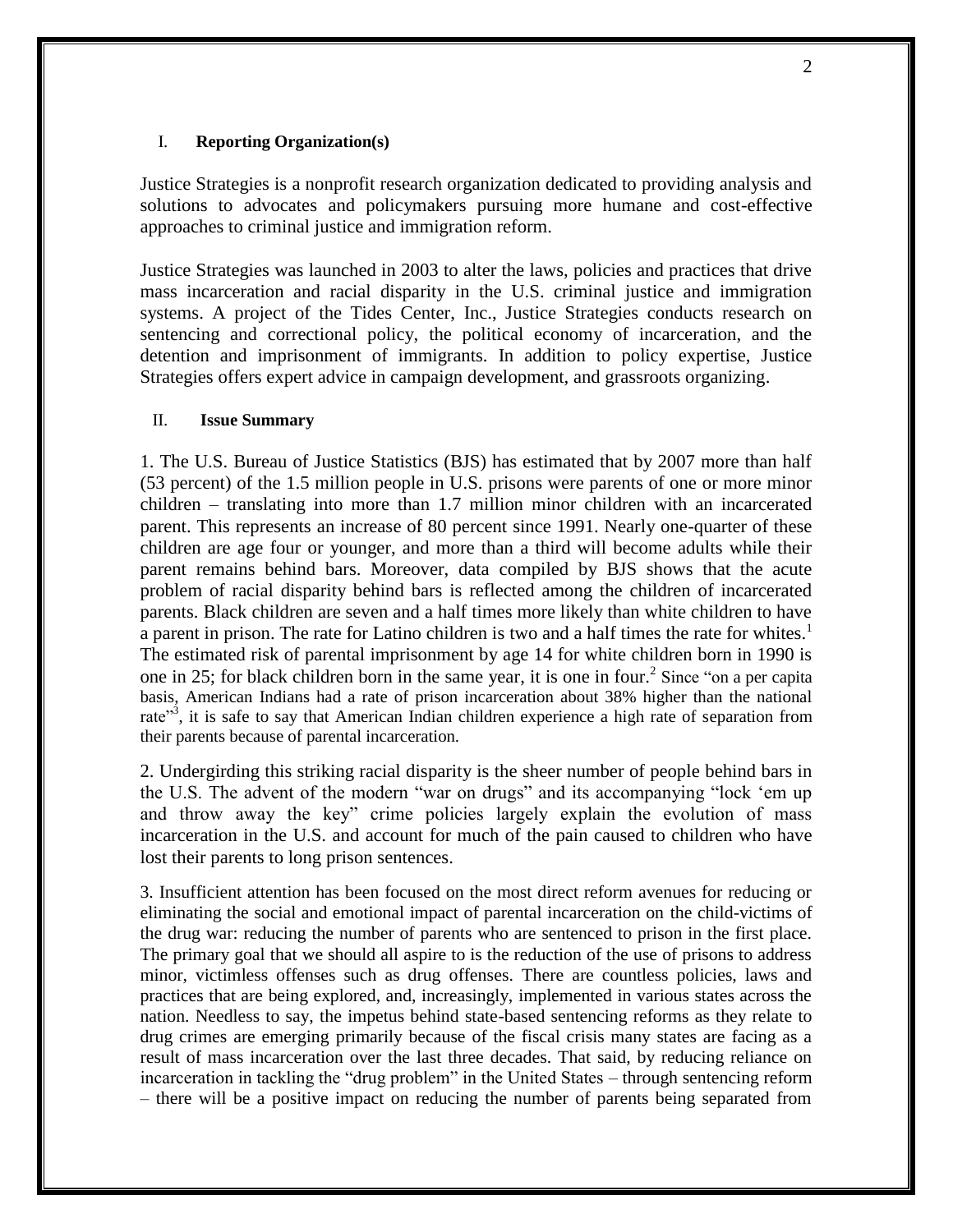their children for inordinate amounts of time, thereby potentially reducing the negative emotional and psychological impact on children. Aiding parents in combating their addiction outside of prison walls is perhaps the most sensible criminal justice policy in addressing the needs of children who are caught in the cross-fire of the war on drugs.

# III. **Concluding Observations**

It is the first time that this particular issue - considering parental status at a sentencing hearing  $-\text{is}$ being raised before the Committee. In 2008, the impact of parental incarceration on children and youth of color was raised before the Committee. Unfortunately, the Committee did not make concluding observations about the issue.

# IV. **U.S. Government Report**

It is the first time that this particular issue - considering parental status at a sentencing hearing – is being raised before the Committee. In 2008, the impact of parental incarceration on children and youth of color was raised before the Committee. Unfortunately, the U.S Government did not address the issue in its report.

# V. **Legal Framework**

The application of Articles 1, 2, 5(e)(IV) and 6 of the *International Convention on the Elimination of All Forms of Racial Discrimination* to ensure the full human rights benefits of family integrity for children whose parents are ensnared in the criminal justice system in the United States of America.

### VI. **The CERD Committee General Comments**

1. United Nation A/60/18 Report of the Committee on the Elimination of Racial Discrimination Sixty-sixth session (21 February – 11 March 2005) & Sixty-seventh session (2-19 August 2005). Given the statistics and the child welfare and sentencing policies described above in section II, children of color and their parents who are ensnared in the criminal justice system are more likely to be denied recognition and enjoyment of their fundamental right to maintain family integrity, recognized by the Committee's interpretation of the Convention in General Recommendation XXXI ¶¶ 25, 26, 27, 28, 34, 35, 36, 38(a) and 41.

**[file:///C:/Documents%20and%20Settings/Mary/My%20Documents/Downloads/G0544120.p](file:///C:/Downloads/G0544120.pdf) [df](file:///C:/Downloads/G0544120.pdf)**

2. As recognized by the Committee's interpretation of the Convention in General Recommendation No. 34 – Racial discrimination of people of African descent, Seventy-ninth session (8 August-2 September 2011) [file:///C:/Documents%20and%20Settings/Mary/My%20Documents/Downloads/G1146043.pdf:](file:///C:/Downloads/G1146043.pdf)

> *25. Recognizing the particular vulnerability of children of African descent, which may lead to the transmission of poverty from generation to generation, and the inequality affecting people of African descent, adopt special measures to ensure equality in the exercise of their rights, in particular corresponding to the areas that most affect the lives of children.*

> *26. Undertake initiatives specifically aimed at protecting the special rights of the girl child and the rights of boys in vulnerable situations.*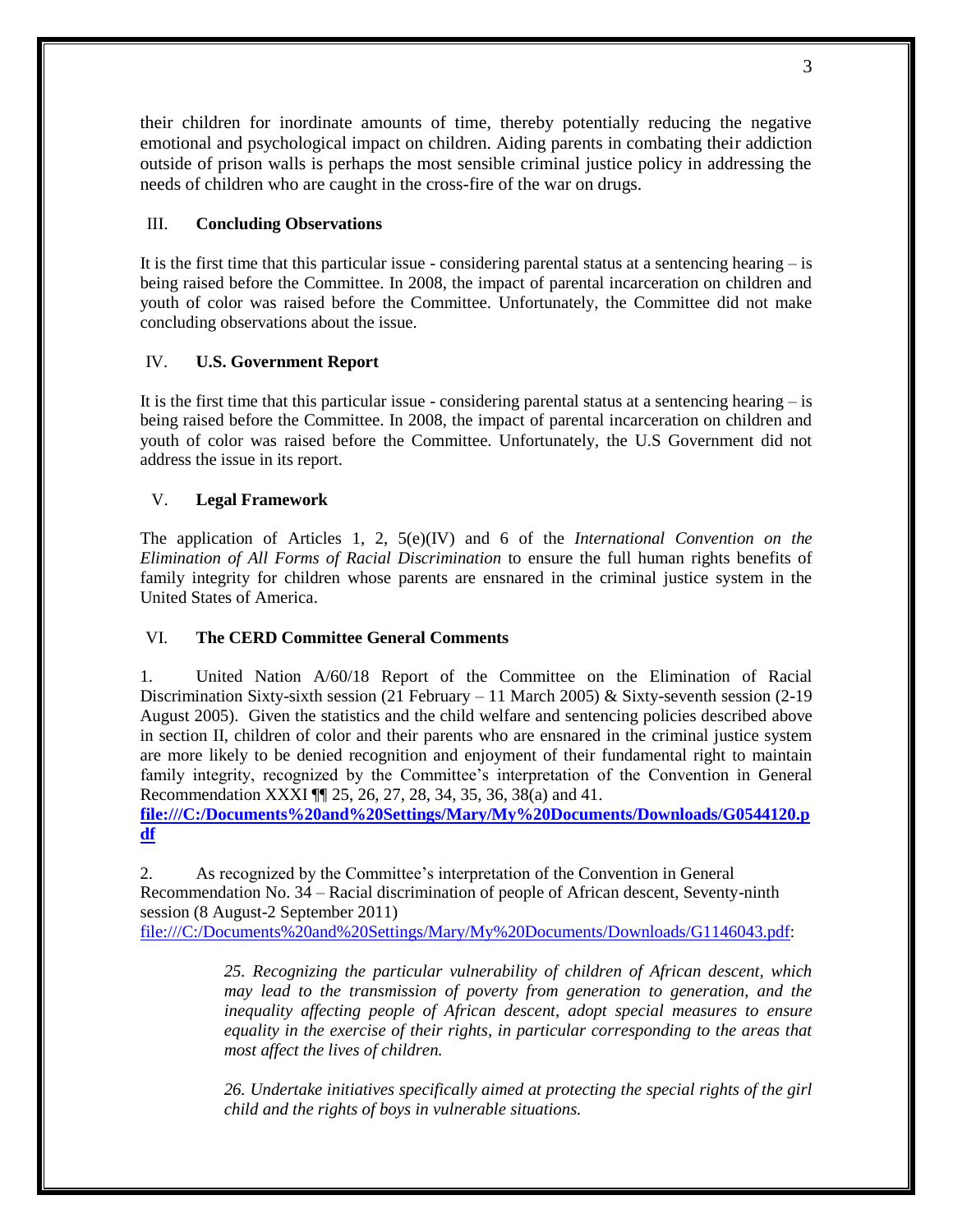#### VII. **Other UN Body Recommendations**

The *Convention on the Rights of the Child* Art. 2, 3, 4, 8 and 9.

#### VIII. **Recommended Questions**

(1) Given that it is estimated that more than half of the people in U.S. prisons are parents of one or more minor children – translating into more than 2 million minor children with an incarcerated parent, (2) Given that the data compiled by the Bureau of Justice Statistics shows that the acute problem of racial disparity behind bars is reflected among the children of incarcerated parents, (3) Given that Black children are seven and a half times and Latino children are two and a half times more likely than white children to have a parent in prison, and (3a) Given that American Indians experience a rate of prison incarceration about 38% higher than the national rate, it is safe to say that American Indian children experience a high rate of separation from their parents because of parental incarceration, (4) Given that "war on drugs" policies largely explain the evolution of mass incarceration in the U.S. and account for much of the pain caused to children who have lost their parents to long prison sentences, (5) Given that research shows a close yet complex connection between parental incarceration and adverse outcomes for children (including increased likelihood of school failure, increased likelihood of undermining a sense of stability and safety in children, and increased likelihood of developing mental health problems), (6) Given that by reducing reliance on incarceration in tackling the "drug problem" in the United States – through sentencing reform – there will be a positive impact on reducing the number of parents being separated from their children for inordinate amounts of time, thereby potentially reducing the negative emotional and psychological impact on children, and (7) Given that by aiding parents in combating their addiction outside of prison walls is perhaps the most sensible criminal justice policy in addressing the needs of children who are caught in the cross-fire of the war on drugs, *civil society would like to hear from United States Government when and how does the State Party plan to legislate into law the following two legislative remedies below to address the impact of parental incarceration on children of color?*

#### IX. **Suggested Recommendations**

As a member of civil society, Justice Strategies offers the following two suggestions as an opportunity for the Unites States government to honor and address the psychological, emotional and physical needs of Indigenous, African-American and Latino children who have a parent who may face a possible term of incarceration.

1. At the sentencing hearing of an individual convicted of a non-violent offense (i.e. a drug offense or property offense that is related to an addiction issue) and who is the parent of children and/or other dependents, the court should hear and consider what the impact of incarcerating the parent will be on her or his children or dependents. Federal and state sentencing laws should allow judges to exercise discretion with respect to sentencing a parent to an alternative to a prison term (i.e. probation, drug treatment, an education or job training program). Example of a legislative scheme in Australia reflecting the above-mentioned: *Australian Consolidated Acts - Crimes Act 1914 -Section 29.25 - 16A 2(p)*

[http://www.austlii.edu.au/au/legis/cth/consol\\_act/ca191482/s16a.html](http://www.austlii.edu.au/au/legis/cth/consol_act/ca191482/s16a.html)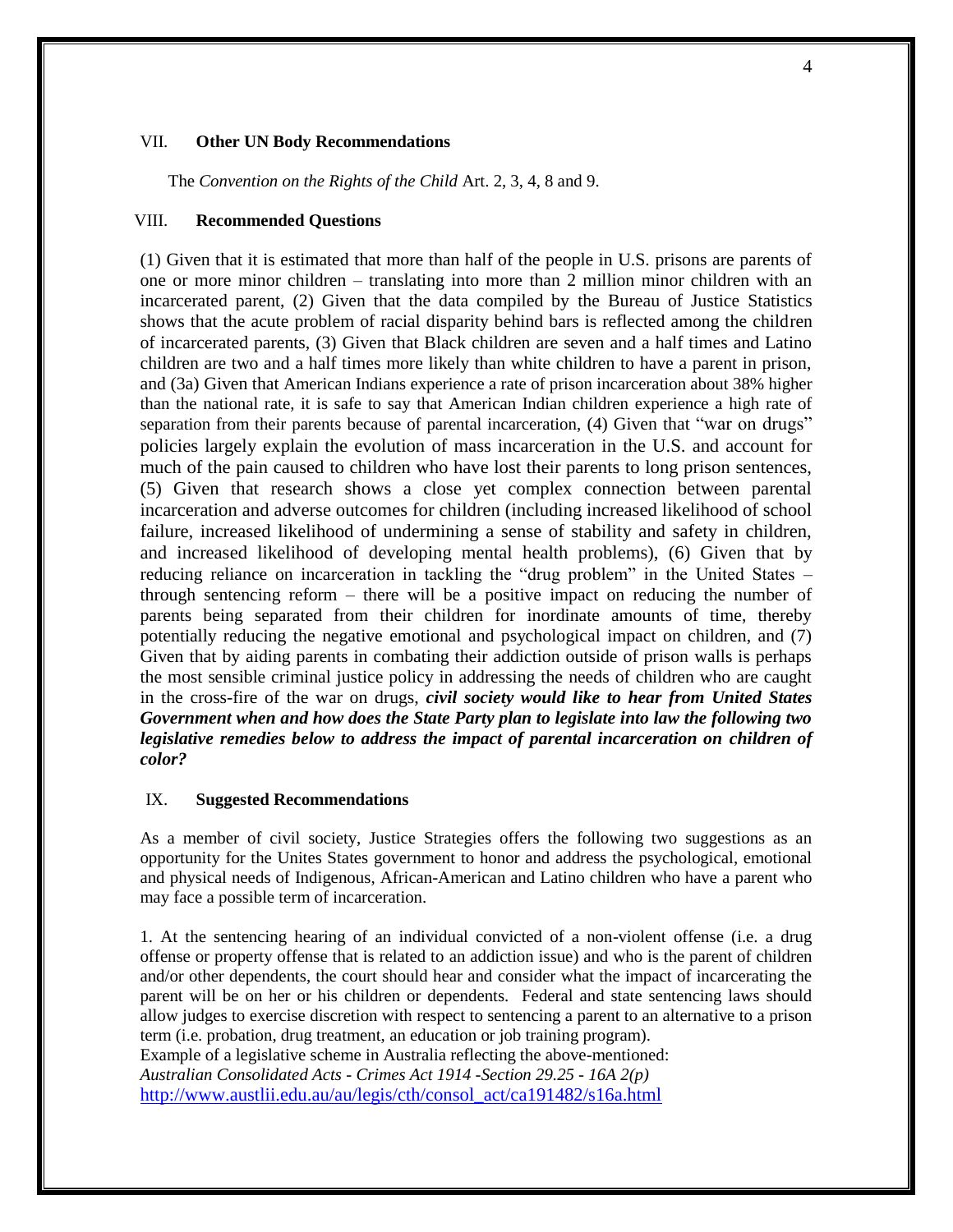2. In order to assist judges in assessing the impact of parental incarceration on children and/or other dependents, federal and state governments should have a statutory requirement that Family Impact Statements be submitted to the court for their review before a sentencing determination is completed. Example of a Family Impact Statement in New York State: [http://www.osborneny.org/images/uploads/printMedia/FamilyImpactStatementFactSheet\\_Osborne.](http://www.osborneny.org/images/uploads/printMedia/FamilyImpactStatementFactSheet_Osborne.pdf)

[pdf](http://www.osborneny.org/images/uploads/printMedia/FamilyImpactStatementFactSheet_Osborne.pdf)

# X **Civil Society Endorsements**



Andrea C. James Executive Director Stephanie Franklin, Esq. [ajames@justiceashealing.org](mailto:ajames@justiceashealing.org) President & CEO

# Y**amasi People** Lori Johnston Yamasi Leader [eco@yamasi.org](mailto:eco@yamasi.org)

Families for Justice as Healing **The Franklin Law Group, .C.** 

[sfranklin@franklinlaw.us](mailto:sfranklin@franklinlaw.us)

# **Florida Rights Restoration Coalition International CURE**

Jessica Chiappone Charles Sullivan Vice President Executive Director

[jlc.378@gmail.com](mailto:jlc.378@gmail.com) [cure@curenational.org](mailto:cure@curenational.org)





Lois Ahrens **Director** [lois@realcostofprisons.org](mailto:lois@realcostofprisons.org)



Soffiyah Elijah Correctional Association of NY Executive Director selijah@correctionalassociation.org